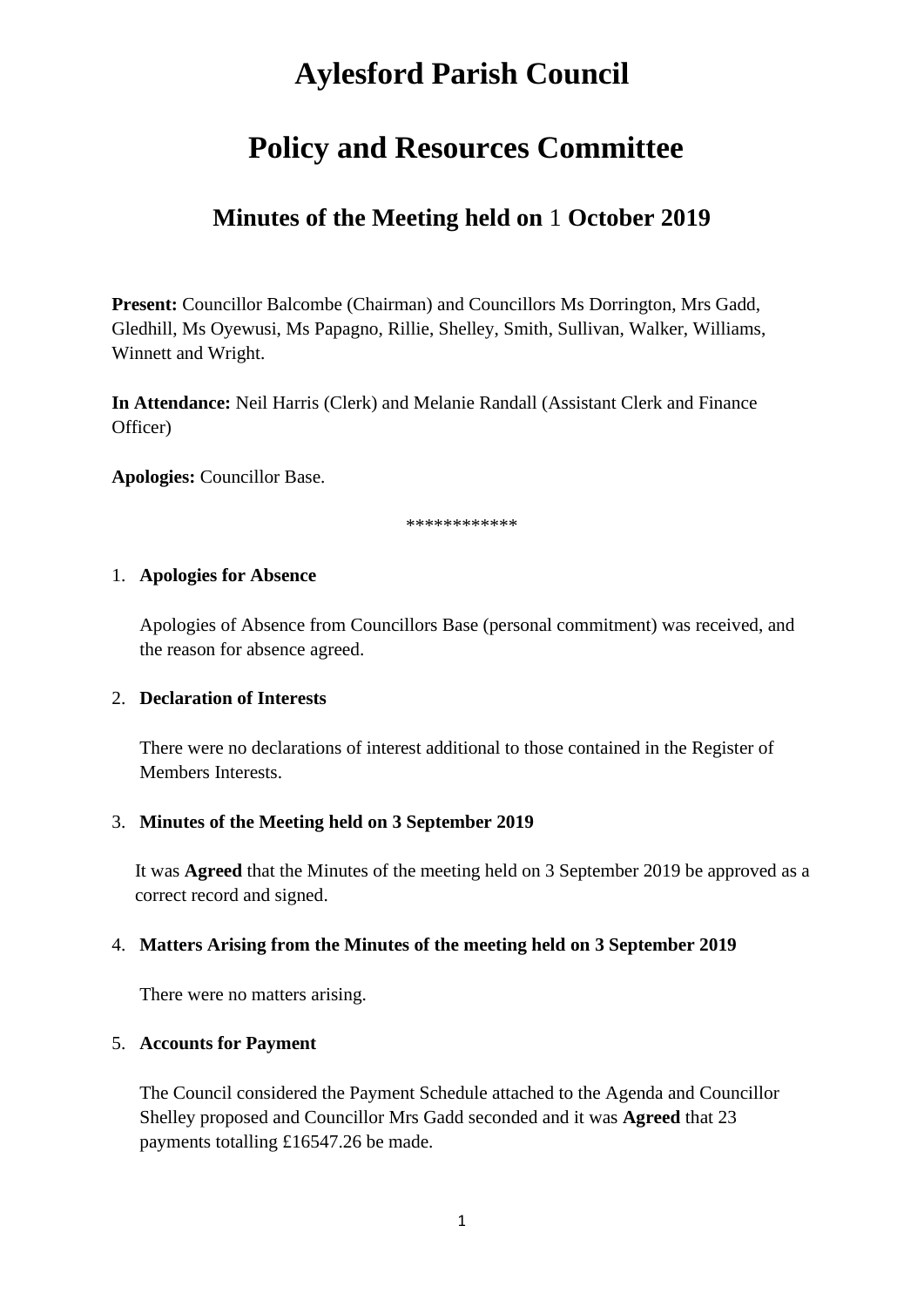#### 6. **Finance Advisory Sub Committee**

The Committee received the minutes of the Finance Advisory Sub Committee held on 24 September 2019. It was **Agreed t**o note the minutes of the meeting held on 24 September 2019.

Minute 6 - Section 137 Micro Grant Requests

Councillor Ms Oyewusi indicated that she had received a request for a donation from the Nigerian Community Association Kent and Medway (NCAKM) towards the cost of funding a community van to help them in their work in the community. She indicated that she wished to make a donation of £50 from her micro grant.

It was **Agreed** that a donation of £50 towards the Nigerian Community Association Kent and Medway (NCAKM) to be funded from Councillor Ms Oyewusi's micro grant be approved.

Minute 7 – Financial Risk Assessment

It was **Agreed to Recommend to Council** that the attached Financial Risk Assessment be approved.

### 7. **Financial Matters**

The Clerk had nothing to report to the committee.

#### 8. **Law and Order**

The Clerk had nothing to report to the committee. The committee took the opportunity to consider the report of the Community Warden to the Council meeting and it was **Agreed**  that, in future, the Community Warden report should be in writing and the Community Warden be asked to attend the Annual Meeting of the Council only.

## 9. **KALC**

The Committee received the report of Councillor Shelley of the meeting of KALC held on 19 September.

## 10. **TMBC Parish Partnership Panel**

The Committee received the report of Councillor Shelley of the meeting of the TMBC Parish Partnership Panel held on 5 September.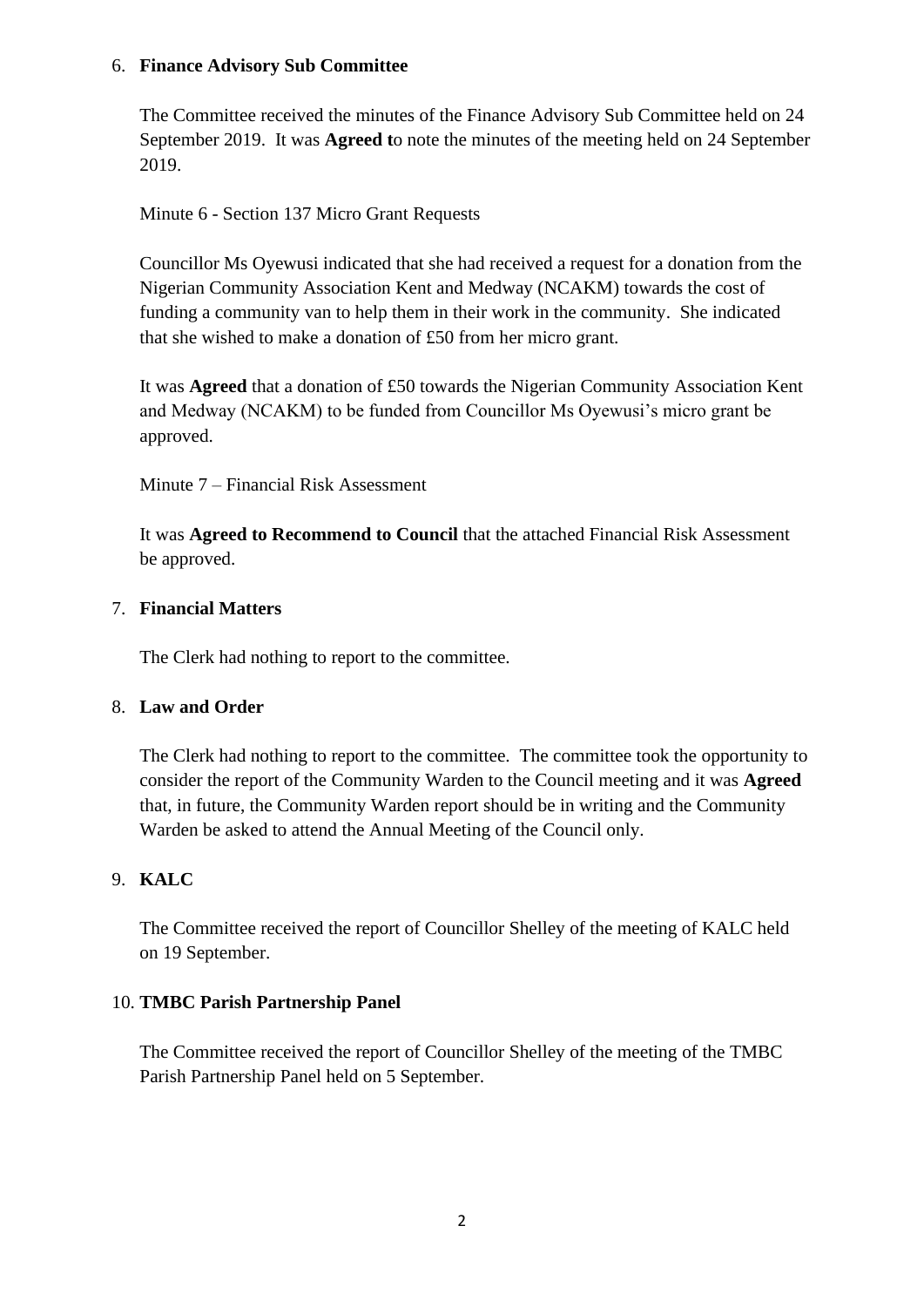#### 11. **Council Vacancies**

It was **Noted** that the current vacancies on the Council were as follows: -

Aylesford South - 1.

#### 12. **Unauthorised Encampments - S61 Legislation**

The Clerk reported the contents of an e mail he had received from the Area Commander of Police Chief Inspector Steenhuis clarifying Kent Police's use of the S61 Legislation.

#### 13. **Public Convenience Review – Aylesford Toilets**

The Committee considered the report of the Clerk setting out a proposal from TMBC where they would transfer the public conveniences in Aylesford village to the Parish Council and their offer was as follows: -

- 1. Freehold disposal for £1
- 2. Restriction on title: Land to only be used as a public convenience, no other use or development permitted. Should in future years the Parish Council decide that the public convenience facility is no longer required and that they wish to dispose of the site for an alternative use, or develop the premise for an alternative use, the restriction on the title, may be lifted by the Borough Council, subject to discussion and negotiation.
- 3. Legal Costs in connection with disposal; Each Party to bear their own costs.

The operational costs for the public conveniences based on TMBC figure for 2018/19 is as follows: -

- Electricity £449
- Water  $£1,392$
- Sewerage  $£1,156$
- Rates £936
- Cleaning costs £4340
- Total annual cost £8273

Assuming that the Council, if it decides to go ahead with the transfer, would do so from 2020/21 and a 2% annual increase in costs would mean that the annual cost of operating the public conveniences in 2020/21 would be £8607.

It was **Agreed** that the Council would take on responsibility for the public conveniences in Aylesford village on the terms detailed in the confidential minutes of this meeting.